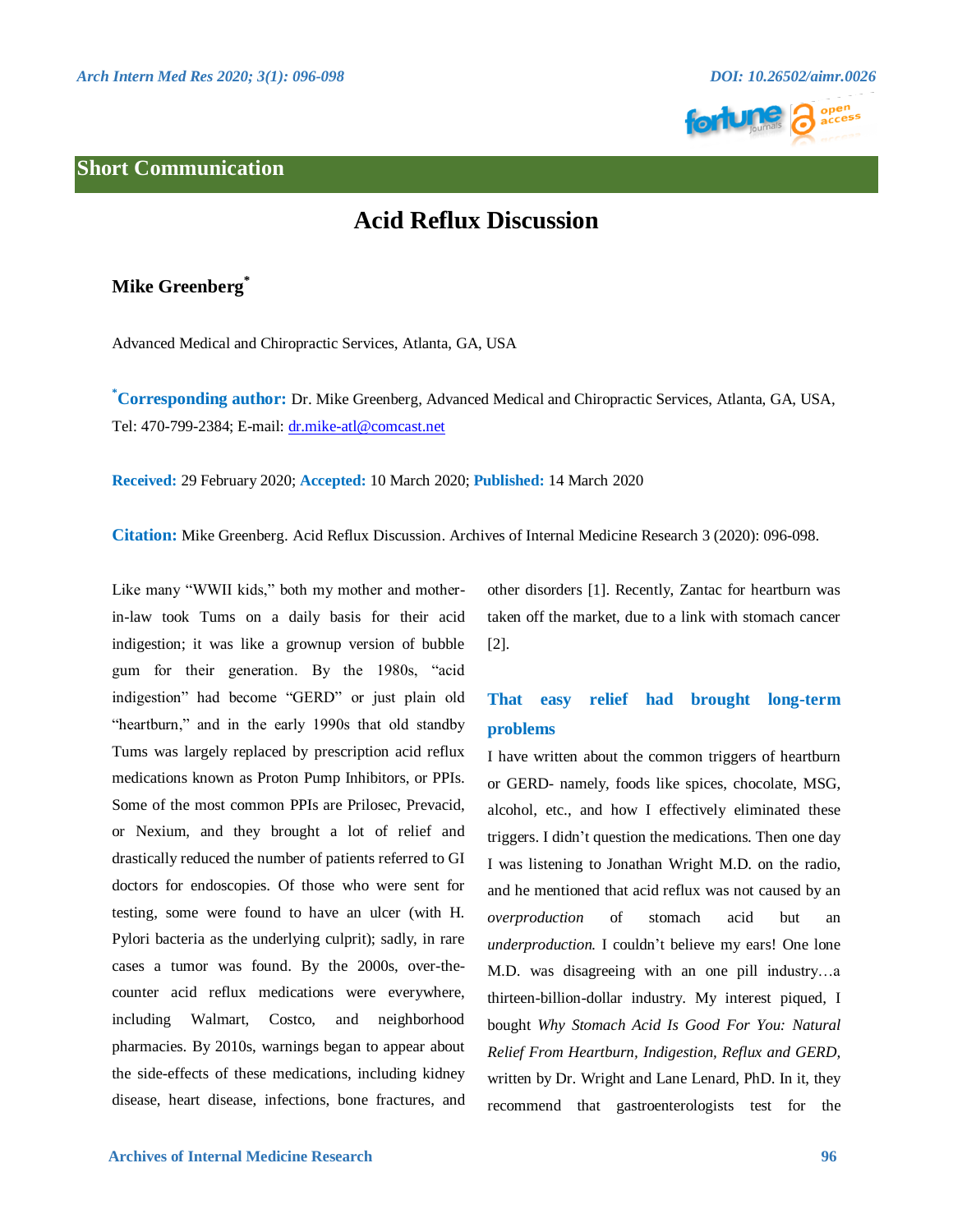production of hydrochloric acid (HCL), which is the enzyme that breaks down protein. I also found this interesting, as I don't believe doctors immediately test for HCL deficiency as a heartburn cause; they just prescribe anti-acids based on signs and symptoms. If that doesn't do the trick, they refer you to a GI specialist or cardiologist. It made sense that what mainstream medicine thought was an overproduction of HCL is actually the body's attempt to compensate for an underproduction. In other words, the body increases the production of HCL in order to offset a shortage. I decided that the next time a patient came in complaining of acid reflux, I would evaluate him or her for decrease HCL. In my muscle testing procedure, I can determine if there is an HCL block due to stress or something else. Sure enough, the patients I tested could not maintain muscle strength when I put a sample of HCL in their hands. By removing the block to HCL, I re-established the HCL production, and in time, the patients were able to wean themselves off acid reflux medications. Some patients I didn't even treat for heartburn; I just suggested taking HCL supplements after a protein meal and this often stop their experience of symptoms. GERD aka" Gastro Esophageal Reflux Disease," has been around for a long time, though exactly how long we're not sure. Some historians contend that ancient Romans vomited during and after meals so they could keep eating; however, it's possible that such overindulgence simply brought on bouts of acid ingestion (aka dyspepsia). As for modern times, we have Drs. Maurice Feldman and Julius Friedenwald to thank for their 1925 discussion of heartburn and its possible connection to hiatal hernia [3]. A hiatal hernia happens when the upper part of the stomach and LES (lower esophageal sphincter) move above the diaphragm (the muscle wall separating your stomach from your chest), resulting in food and acid backing up into the esophagus. A hiatal hernia can occur in people of any age. In 1934 gastroenterologist Asher Winkelstein described reflux and attributed the symptoms to stomach acid. Since the introduction of the endoscopy in the 1960s, the medical approach has become much more sophisticated, and it is possible to rule out other possible diseases or underlying triggers, such as:

- Zollinger-Ellison syndrome, which can be present with increased gastric acidity [4].
- A high blood calcium level, leading to increased acidity.
- Scleroderma and systemic sclerosis, which can feature esophageal motility dysfunction.
- The use of medicines such as prednisolone.
- Visceroptosis or Glénard syndrome, in which the stomach has sunk into the abdomen, upsetting acid secretion of the stomach.

There are very few, if any, absolutes in medicine, and it's true that there could always be a hidden factor causing GERD\*. The first step, before you commit to taking PPIs, is to get tested for HCL. For more information, check out this video of Dr. Wright explaining the test.

[https://www.youtube.com/watch?v=G](https://www.youtube.com/watch?v=G%25202cZ-MSvl0o) 2cZ-MSvl0o For instruction for taking the test, check out [http://tahomaclinic.com/wp-](http://tahomaclinic.com/wp-content/uploads/2019/03/PH-instructions-2019.pdf)

#### [content/uploads/2019/03/PH-instructions-2019.pdf](http://tahomaclinic.com/wp-content/uploads/2019/03/PH-instructions-2019.pdf)

Whether it's through this test or the muscle testing method I use, once we know about your body's acid production, I can simply reset the nervous system and body, and eliminate GERD once and for all.

### **References**

1. Roni Caryn Rabin. Combating Acid Reflux May Bring Host of Ills (2012). Study: Heartburn Medication Can Increase Heart Attack Risk (2015)